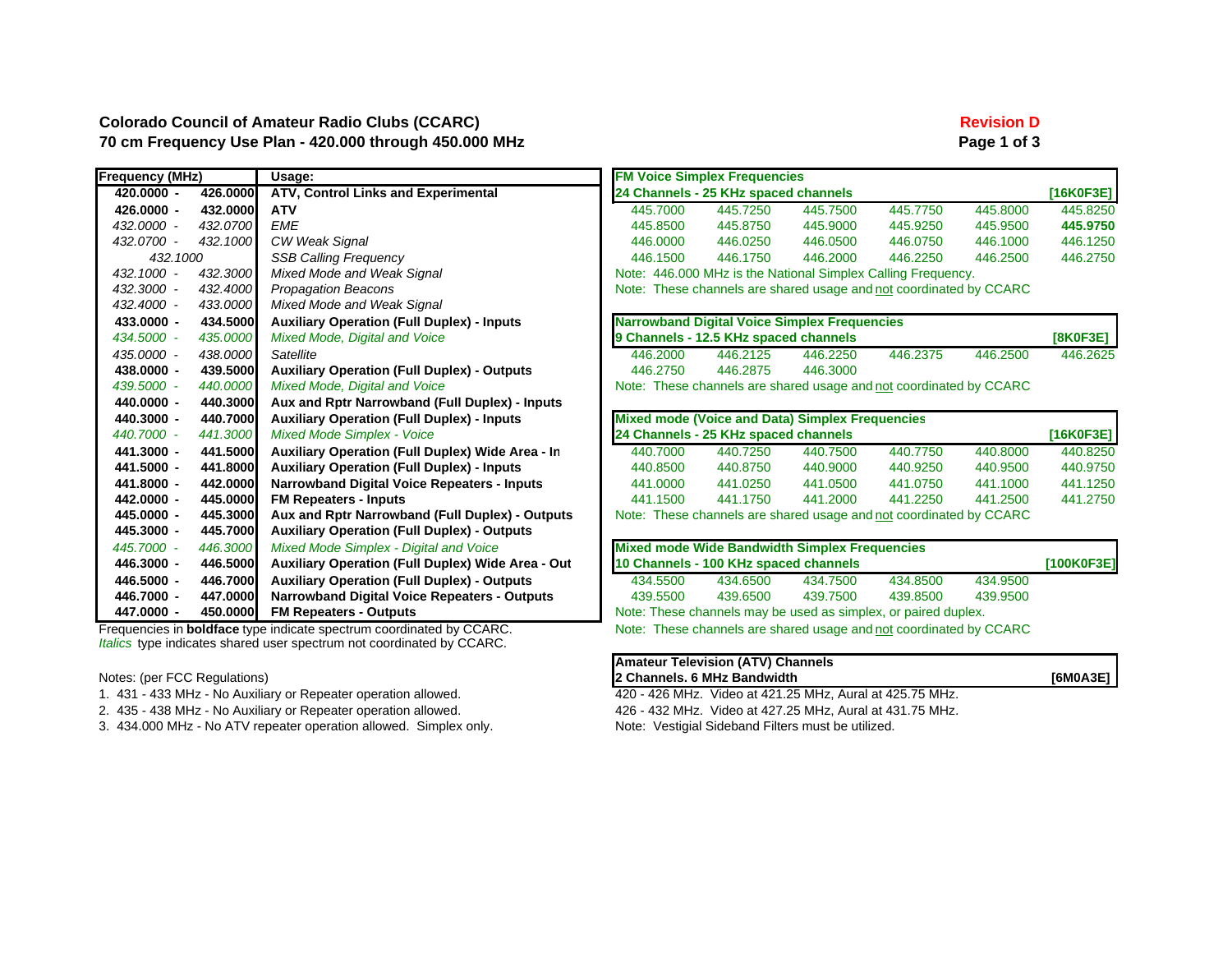# **Colorado Council of Amateur Radio Clubs (CCARC) Revision D 70 cm Frequency Use Plan - 420.000 through 450.000 MHz Page 2 of 3**

|          |                                       |          |          | Repeater Operation - Full Duplex - 119 Pairs, 25 KHz channel spacing, 5.0 MHz input / output |          |                                          |          |          |          |          | [16K0F3E] |
|----------|---------------------------------------|----------|----------|----------------------------------------------------------------------------------------------|----------|------------------------------------------|----------|----------|----------|----------|-----------|
| Input    | Output                                | Input    | Output   | Input                                                                                        | Output   | Input                                    | Output   | Input    | Output   | Input    | Output    |
| 442.0250 | 447.0250                              | 442.0500 | 447.0500 | 442.0750                                                                                     | 447.0750 | 442.1000                                 | 447.1000 | 442.1250 | 447.1250 | 442.1500 | 447.1500  |
| 442.1750 | 447.1750                              | 442.2000 | 447.2000 | 442.2250                                                                                     | 447.2250 | 442.2500                                 | 447.2500 | 442.2750 | 447.2750 | 442.3000 | 447.3000  |
| 442.3250 | 447.3250                              | 442.3500 | 447.3500 | 442.3750                                                                                     | 447.3750 | 442.4000                                 | 447.4000 | 442.4250 | 447.4250 | 442.4500 | 447.4500  |
| 442.4750 | 447.4750                              | 442.5000 | 447.5000 | 442.5250                                                                                     | 447.5250 | 442.5500                                 | 447.5500 | 442.5750 | 447.5750 | 442.6000 | 447.6000  |
| 442.6250 | 447.6250                              | 442.6500 | 447.6500 | 442.6750                                                                                     | 447.6750 | 442.7000                                 | 447.7000 | 442.7250 | 447.7250 | 442.7500 | 447.7500  |
| 442.7750 | 447.7750                              | 442.8000 | 447.8000 | 442.8250                                                                                     | 447.8250 | 442.8500                                 | 447.8500 | 442.8750 | 447.8750 | 442.9000 | 447.9000  |
| 442.9250 | 447.9250                              | 442.9500 | 447.9500 | 442.9750                                                                                     | 447.9750 | 443.0000                                 | 448,0000 | 443.0250 | 448.0250 | 443.0500 | 448.0500  |
| 443.0750 | 448.0750                              | 443.1000 | 448.1000 | 443.1250                                                                                     | 448.1250 | 443.1500                                 | 448.1500 | 443.1750 | 448.1750 | 443.2000 | 448.2000  |
| 443.2250 | 448.2250                              | 443.2500 | 448.2500 | 443.2750                                                                                     | 448.2750 | 443.3000                                 | 448,3000 | 443.3250 | 448.3250 | 443.3500 | 448.3500  |
| 443.3750 | 448.3750                              | 443.4000 | 448.4000 | 443.4250                                                                                     | 448.4250 | 443.4500                                 | 448.4500 | 443.4750 | 448.4750 | 443.5000 | 448.5000  |
| 443.5250 | 448.5250                              | 443.5500 | 448.5500 | 443.5750                                                                                     | 448.5750 | 443.6000                                 | 448,6000 | 443.6250 | 448.6250 | 443.6500 | 448.6500  |
| 443.6750 | 448.6750                              | 443.7000 | 448.7000 | 443.7250                                                                                     | 448.7250 | 443.7500                                 | 448.7500 | 443.7750 | 448.7750 | 443.8000 | 448.8000  |
| 443.8250 | 448.8250                              | 443.8500 | 448.8500 | 443.8750                                                                                     | 448.8750 | 443.9000                                 | 448.9000 | 443.9250 | 448.9250 | 443.9500 | 448.9500  |
| 443.9750 | 448.9750                              | 444.0000 | 449.0000 | 444.0250                                                                                     | 449.0250 | 444.0500                                 | 449.0500 | 444.0750 | 449.0750 | 444.1000 | 449.1000  |
| 444.1250 | 449.1250                              | 444.1500 | 449.1500 | 444.1750                                                                                     | 449.1750 | 444.2000                                 | 449.2000 | 444.2250 | 449.2250 | 444.2500 | 449.2500  |
| 444.2750 | 449.2750                              | 444.3000 | 449.3000 | 444.3250                                                                                     | 449.3250 | 444.3500                                 | 449.3500 | 444.3750 | 449.3750 | 444.4000 | 449.4000  |
| 444.4250 | 449.4250                              | 444.4500 | 449.4500 | 444.4750                                                                                     | 449.4750 | 444.5000                                 | 449.5000 | 444.5250 | 449.5250 | 444.5500 | 449.5500  |
| 444.5750 | 449.5750                              | 444.6000 | 449.6000 | 444.6250                                                                                     | 449.6250 | 444.6500                                 | 449.6500 | 444.6750 | 449.6750 | 444.7000 | 449.7000  |
| 444.7250 | 449.7250                              | 444.7500 | 449.7500 | 444.7750                                                                                     | 449.7750 | 444.8000                                 | 449.8000 | 444.8250 | 449.8250 | 444.8500 | 449.8500  |
| 444.8750 | 449.8750                              | 444.9000 | 449.9000 | 444.9250                                                                                     | 449.9250 | 444.9500                                 | 449.9500 | 444.9750 | 449.9750 |          |           |
|          | Note: Shared Non Protected (SNP) pair |          |          |                                                                                              |          | Note: Emergency Special Event (ESE) pair |          |          |          |          |           |

| Auxiliary Operation - Full Duplex - 59 Pairs, 25 KHz channel spacing, 5.0 MHz input / output |  |          |          |  |          |          |  |          |          |  |          |          |  | [16K0F3E] |          |  |          |
|----------------------------------------------------------------------------------------------|--|----------|----------|--|----------|----------|--|----------|----------|--|----------|----------|--|-----------|----------|--|----------|
| Input                                                                                        |  | Output   | Input    |  | Output   | Input    |  | Output   | Input    |  | Output   | Input    |  | Output    | Input    |  | Output   |
| 433.0250                                                                                     |  | 438.0250 | 433.0500 |  | 438.0500 | 433.0750 |  | 438.0750 | 433.1000 |  | 438.1000 | 433.1250 |  | 438.1250  | 433.1500 |  | 438.1500 |
| 433.1750                                                                                     |  | 438.1750 | 433.2000 |  | 438.2000 | 433.2250 |  | 438.2250 | 433.2500 |  | 438.2500 | 433.2750 |  | 438.2750  | 433.3000 |  | 438,3000 |
| 433.3250                                                                                     |  | 438.3250 | 433.3500 |  | 438.3500 | 433.3750 |  | 438.3750 | 433.4000 |  | 438,4000 | 433.4250 |  | 438.4250  | 433.4500 |  | 438.4500 |
| 433.4750                                                                                     |  | 438.4750 | 433,5000 |  | 438,5000 | 433.5250 |  | 438.5250 | 433.5500 |  | 438.5500 | 433.5750 |  | 438.5750  | 433.6000 |  | 438,6000 |
| 433.6250                                                                                     |  | 438.6250 | 433.6500 |  | 438.6500 | 433.6750 |  | 438.6750 | 433.7000 |  | 438.7000 | 433.7250 |  | 438.7250  | 433.7500 |  | 438.7500 |
| 433.7750                                                                                     |  | 438,7750 | 433,8000 |  | 438,8000 | 433.8250 |  | 438.8250 | 433.8500 |  | 438.8500 | 433.8750 |  | 438.8750  | 433.9000 |  | 438,9000 |
| 433.9250                                                                                     |  | 438.9250 | 433.9500 |  | 438.9500 | 433.9750 |  | 438.9750 | 434.0000 |  | 439.0000 | 434.0250 |  | 439.0250  | 434.0500 |  | 439.0500 |
| 434.0750                                                                                     |  | 439.0750 | 434.1000 |  | 439.1000 | 434.1250 |  | 439.1250 | 434.1500 |  | 439.1500 | 434.1750 |  | 439.1750  | 434.2000 |  | 439,2000 |
| 434.2250                                                                                     |  | 439.2250 | 434.2500 |  | 439.2500 | 434.2750 |  | 439.2750 | 434.3000 |  | 439.3000 | 434.3250 |  | 439.3250  | 434.3500 |  | 439.3500 |
| 434.3750                                                                                     |  | 439.3750 | 434,4000 |  | 439,4000 | 434.4250 |  | 439.4250 | 434.4500 |  | 439.4500 | 434.4750 |  | 439.4750  |          |  |          |